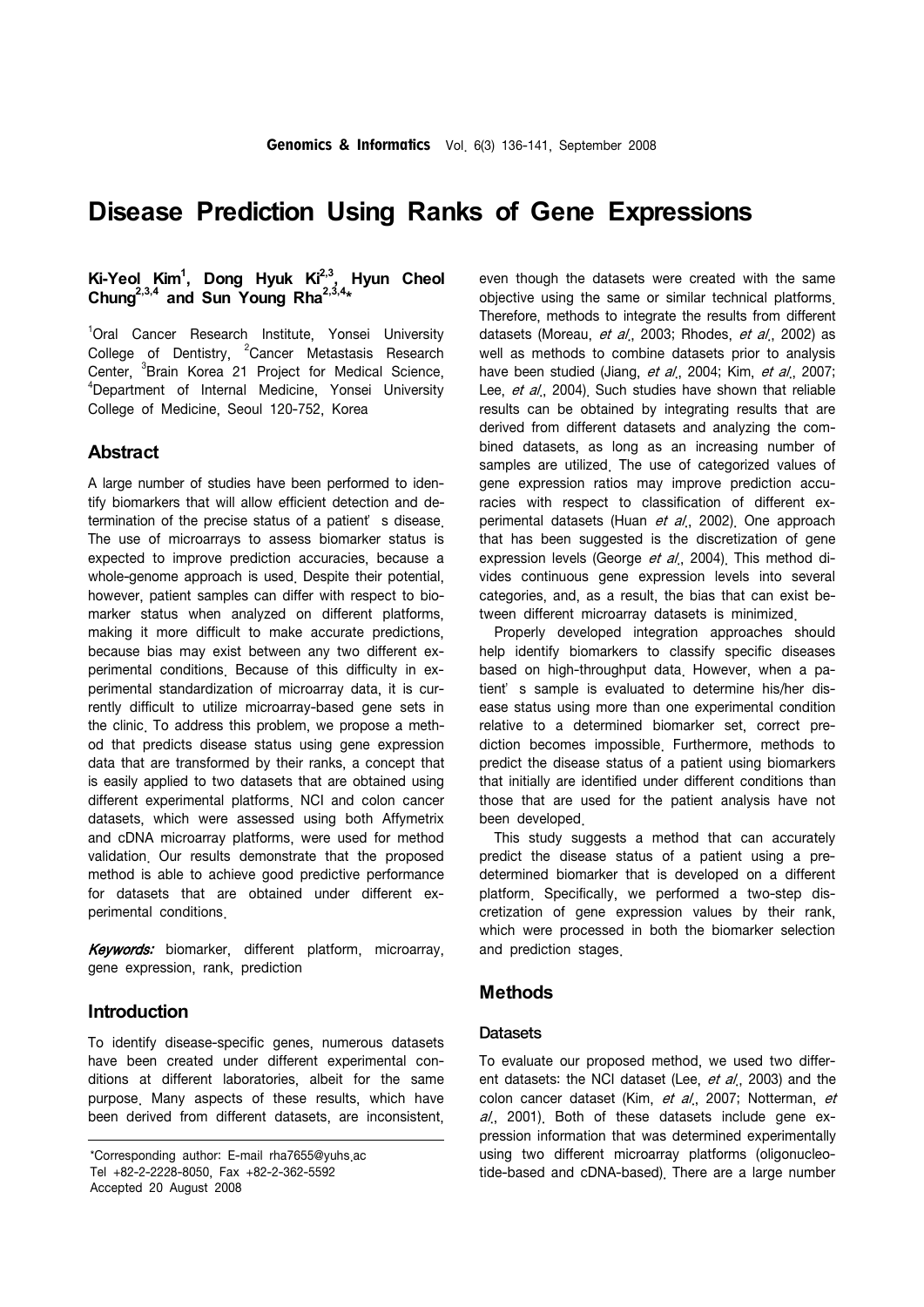of cancer tissue types in the NCI dataset; however, we used only the expression data of ovarian cancer and colon cancer tissues in this study. The datasets that were used in this study are summarized in Table 1.

#### Selection of significant gene sets from the training dataset

For transformation of the dataset, gene expression ratios were ranked in order of expression ratio for each gene, and the ranks were matched with the corresponding experimental group. This process is similar to the first step of the nonparametric Mann-Whitney U test. The steps that were used to discretize gene expression levels are summarized below:

- (1) Gene expression ratios were ranked for every gene in each dataset that had more than two experimental groups.
- (2) The rank and assignment order based on gene expression were listed for corresponding experimental groups.
- (3) The results of (2) were summarized in the form of a contingency table for each gene.
- (4) The relationship between gene expression patterns and experimental groups for each gene was tested.
- (5) The discriminative gene set was selected by meas-

uring statistical significance.

#### Disease status prediction for a new patient using the selected discriminative gene set

The test dataset was predicted using the selected discriminative gene set as follows:

- (1) Gene expression ratios were re-ranked within each experiment in the discriminative gene set.
- (2) A predictor was created by using the re-ranked discriminative gene set in (1).
- (3) Gene expression ratios of the test sample to be predicted were ranked.
- (4) The prediction accuracy of the ranked test dataset was calculated using the predictor created in step  $(2)$ .

 The processes for significant gene selection and disease prediction (B and C) were summarized in Fig. 1.

#### Statistical analysis

After the gene expression ratios were summarized in the form of a contingency table for each gene, a nonparametric statistical method was applied to the datasets to test independency between gene expression patterns and experimental groups. The Kruskal-Wallis test and Fisher's exact test were used for continuous

**Table 1.** Summary of datasets

| Data name              | Experimental platform | # of genes | # of total samples | Group A        | Group B      |
|------------------------|-----------------------|------------|--------------------|----------------|--------------|
| Colon cancer dataset   |                       |            | Colon normal       | Colon tumor    |              |
| Kim et al., 2007       | <b>cDNA</b>           | 12,319     | 78                 | 35             | 43           |
| Notterman et al., 2001 | Affymetrix HU6800     | 7.464      | 36                 | 18             | 18           |
| NCI dataset            |                       |            |                    | Ovarian cancer | Colon cancer |
| Lee JK et al., $2003$  | <b>cDNA</b>           | 2,344      | 13                 | 6              |              |
|                        | Affymetrix HU6800     | 2,344      | 13                 |                |              |



**Fig. 1.** Summary of the process for gene selection and prediction. D-Train data: discretized train dataset by rank; D-Test data: discretized test dataset by rank for each experiment.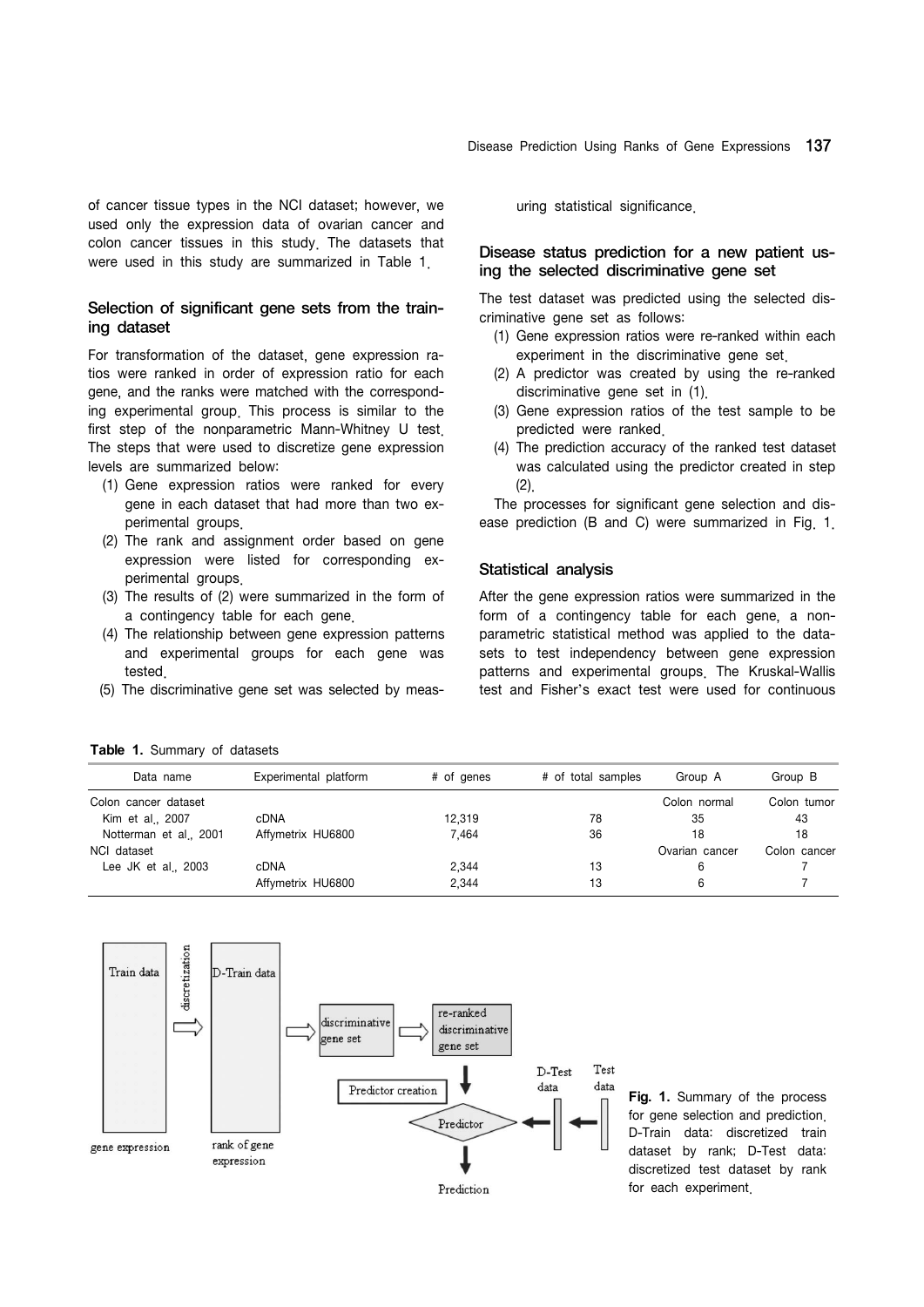gene expression and the discretized dataset, respectively. To evaluate the predictive accuracy of the selected significant gene set, the Random Forest (RF) test was used to enable re-sampling while still allowing for repetition (Breiman, 2001). We used the RF program in the R package (http://www.r-project.org) and calculated OOB (Out Of Bag) error and prediction accuracy as well

 We compared the prediction accuracies when real gene expression values were used and when the ranks of gene expression values were used. These two approaches can be summarized as follows.

(1) Method 1: Gene expression values were used for

gene selection and prediction stages, and OOB error rate and prediction accuracy were calculated (OOB\_raw data, Prediction\_raw data).

 (2) Method 2: During the gene selection and prediction stages, the ranks of gene expression were used (OOB\_rank, Prediction\_rank); this is the proposed method.

## **Results and Discussion**

The OOB error rates and the prediction accuracies were compared for the two different approaches-namely, raw data versus rank data. In the NCI dataset, the prediction



**Fig. 2.** Comparison of the OOB error rates (A) and prediction accuracies (B) for the NCI dataset. Oligo and cDNA datasets were used for training and testing, respectively.



**Fig. 3.** Comparison of the OOB error rates (A) and prediction accuracies (B) for the NCI dataset. cDNA and Oligo datasets were used for training and testing, respectively.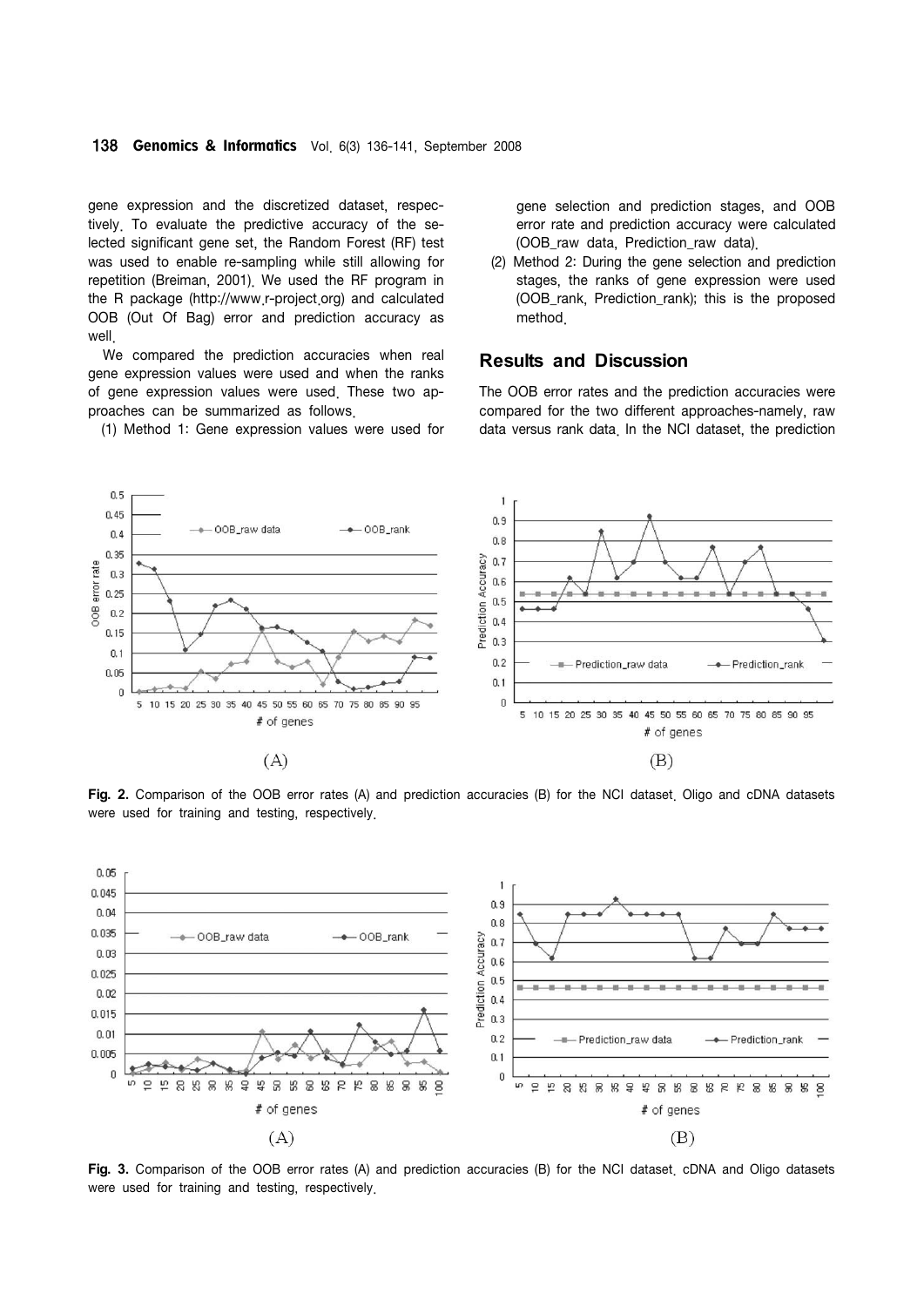accuracy was improved by using rank data (p=0.052275); however, the OOB error rate was significantly higher (p=0.037566) (Fig. 2).

 We next compared the OOB error and prediction accuracy for the cDNA and Oligo datasets when they were used as training and testing sets, respectively. While the OOB error rate was not significantly different from the results in Fig. 3A (p=0.277), the prediction accuracy of the proposed method was significantly higher (p=4.57E-12) (Fig. 3B). In addition, the OOB error rate was almost 0 when the cDNA dataset was used as the training dataset (Fig. 3A). In contrast, the OOB error rates were high for both of the approaches when the Oligo dataset was used for training (Fig. 2A). Nevertheless, the prediction accuracies did not exhibit dependency on the OOB error rate (Fig. 2B, 3B).

 In the NCI dataset, the fixed prediction accuracy was determined for the case when gene expression levels were used for both gene selection and prediction. This result indicated that all 13 tissues were classifiable into either the ovarian or colon cancer groups. By scaling the difference in gene expression between the training and testing datasets, the biomarker that was selected from the training dataset was not an accurate predictor of disease status when it was applied to the test dataset. In contrast, the prediction accuracy of the biomarker was improved when the discretized dataset was used for prediction. This result can be interpreted to



**Fig. 4.** Comparison of the OOB error rates (A) and prediction accuracies (B) for the colon dataset. Oligo and cDNA datasets were used for training and testing, respectively.



**Fig. 5.** Comparison of the OOB error rates (A) and prediction accuracies (B) for the colon dataset. cDNA and Oligo datasets were used for training and testing, respectively.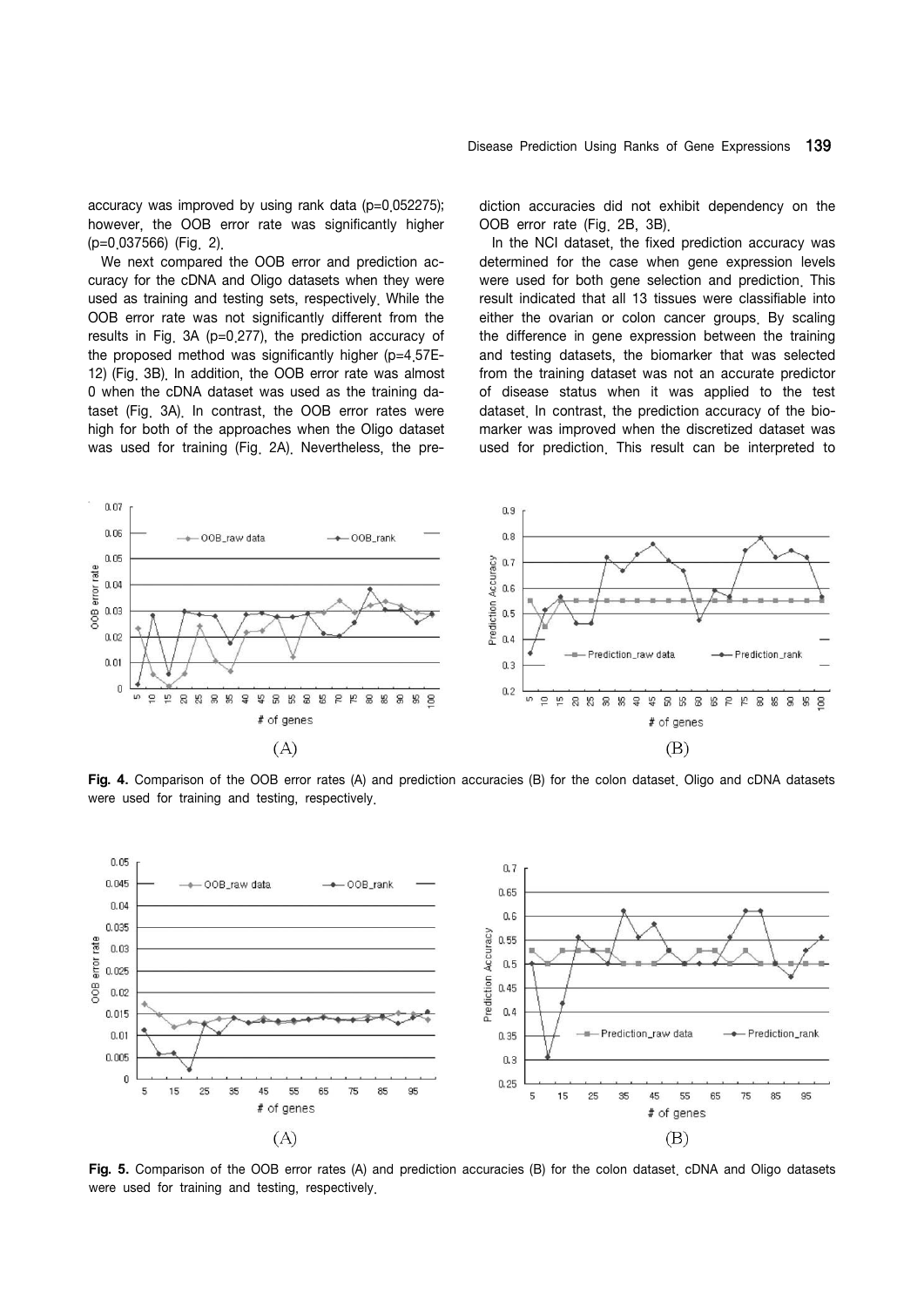mean that the use of ranks compensated for the influence that different platforms had on prediction. Further, the prediction accuracy did not exhibit dependency on the number of significant genes. For this comparison, the significant genes were added one by one according to their level of significance. The fluctuation in prediction accuracies can be interpreted to mean that the added genes shuffled the order of gene expression and affected predictability. Our results clearly showed that the use of data that were discretized by rank was more effective when the cDNA dataset was used for training (Fig. 3) rather than when the Oligo dataset was used (Fig. 2).

 For the colon cancer dataset, there was no significantly different OOB error rate between the two methods (p=0.33) (Fig. 4A). However, the prediction accuracy was significantly higher when the proposed method was used (p=0.0118) (Fig. 4B).

 While the OOB error rate for the colon dataset was significantly different (p=0.0260) (Fig. 5A), the prediction accuracy was not (p=0.611) (Fig. 5B). As shown in Fig. 5A, the OOB error rate was significantly different by approximately 25 genes, becoming very similar afterward. Therefore, the significant OOB error rate was likely due to the differences that were observed within this range. However, the non-significance of the prediction accuracy could have been due to the very low prediction accuracies of the proposed method in this range (Fig. 5B).

 The OOB error rate was slightly lower when the cDNA dataset was used as the training dataset; however, similar to what was observed for the NCI dataset, the prediction accuracy was not dependent on the OOB error rate. When the Oligo dataset was used as the training dataset and more than 25 to 30 significant genes were used, the proposed method exhibited good performance with respect to prediction accuracy (Fig. 4). However, there was some fluctuation in prediction accuracy when the cDNA dataset was used as the training dataset. Further, when the real gene expression levels were used, all tissues were classifiable into one of two classes, normal and tumor, which also was observed for the NCI dataset.

 The use of biomarkers that are identified using microarrays can be expected to improve the prediction accuracies for a given disease status. However, when a sample from a patient is analyzed on a different experimental platform than that used to analyze the biomarker, it becomes difficult to make an accurate prediction of disease status, because bias can be generated when analyzing two different types of samples. Therefore, we developed a method to correctly predict disease status even when the new sample is analyzed on a different platform than that originally used to identify the biomarker.

 In the NCI dataset, we found that it was effective to use the discretized value to select significant genes and make predictions; however, large variations in prediction accuracies were observed as the number of genes increased. This result likely was due to the fact that the NCI dataset contains a small number of samples, and thus misclassification of even one sample may impact the prediction accuracy. The prediction accuracy could be decreased by adding redundant genes when the number of genes is increased according to their significance

 Though the prediction accuracy of the proposed method was higher than the previous method that used continuous gene expression, it was not affected by the number of significant genes. Specifically, when the cDNA dataset was used as the training dataset, the OOB error rate was almost 0 and the selected gene set exhibited good predictive performance. This result indicates that the high and stable prediction accuracy was due to a reliably selected biomarker (Fig. 3).

 In the colon cancer dataset, OOB error rates were low in both cases (Fig. 4A, 5A). While the prediction accuracy was improved by the proposed method when the Oligo dataset was used for training, it was not useful when the cDNA dataset was used for training

 For both datasets, the OOB error rates were lower and more stable when the cDNA dataset was used as the training dataset rather than the Oligo dataset. Further, if fewer than 50 significant genes were considered, the proposed method exhibited good performance for prediction of Oligo data with cDNA data, and vice versa.

 For prediction of a new patient's disease status using biomarkers, the patient's sample should be analyzed using the same platform that was used to develop the biomarker to avoid bias and inaccurate results. However, this ideal situation is not always possible, and thus a reliable method to analyze data is needed for cases when the biomarker and patient sample have been processed on different platforms. The proposed method, which is capable of handling such an analysis, does so by transforming the gene expression values of a training dataset into discretized values and then selecting discriminative genes from the resulting discretized dataset.

 Using the process that is outlined in this paper, the disease status of a patient can be predicted more reliably using a biomarker that is developed on a platform different to what was used to analyze the patient's sample. During the prediction stage, we transformed the selected significant genes by rank. By comparing the predictive accuracy of the number of significant genes,